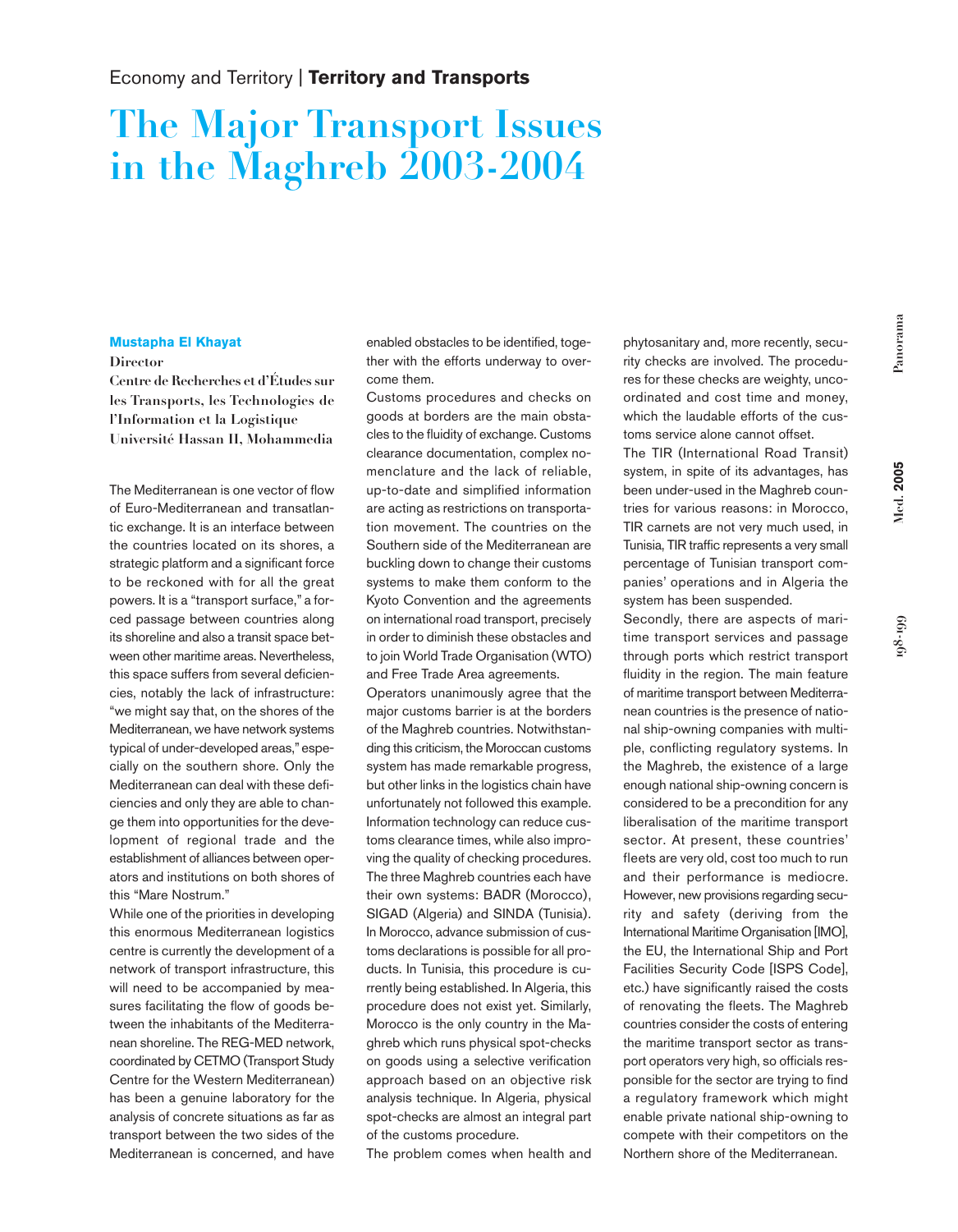There are various types of passage through ports on the Southern and Eastern shores of the Mediterranean. Nevertheless, the bottlenecks are more or less the same: concentration of traffic in a reduced number of ports, bureaucratic delays, long waits in the roadstead or in dock, intermodal transfer between the ship and the quayside warehouses (as is the case in most Moroccan ports), insufficient draught, involvement of several agents, which is a source of conflict and time-loss, cranes and plant that are too few and/or badly-maintained (Tunisia and Algeria) or which do not conform to international standards (Goulettes-Radès, Algiers), cramped container terminals, institutions and regulations which are badly suited to the development of port services optimised for globalisation, working hours which do not meet the requirements of the maritime sector, badly-integrated information systems, the problem of illegal immigration, poor allocation of port space, etc.

Praiseworthy efforts have been made to overcome these obstacles, such as major investment, the reorganisation of passage through ports, regulatory provisions to keep passage through ports fluid, BOT (Build, Operate, Transfer) concessions and privatisations. Partnerships between port agents and their customers are being forged and firmed up in various ways: the de-monopolisation of the port services sector, with the separation of port management from commercial management (law of 1998, in Algeria; draft legislation for Moroccan ports, 2005), creation of one-stop offices, installation of scanners (Algeria, Morocco), of gantries and video surveillance (Morocco), privatisation of handling (Tunisia, Morocco, Turkey, etc.), efforts to change systems (Lebanon and Syria) to overcome excessive bureaucracy, the concession of new global ports to mega carriers (Port Tangier-Med Port, in Morocco) and efforts to federate all parties involved in passage through ports by creating Port Communities (Port of Casablanca).

As far as overland transport is concerned, and more specifically door-todoor transport, various obstacles are holding up the development of multimodal transport. In the Maghreb, overland transport is predominantly by road. In order to dynamise this sector, the Maghreb authorities have completed institutional

and regulatory reforms: there has been a shift from public regulation to regulation by the market (law 16-99 in Morocco). These reforms have resulted in the emergence of a multitude of carriers, unfair competition, problems with professional qualifications, over-capacity, difficulties in finding funding for renovating fleets, etc. As far as international road transport is concerned, it is operated by European carriers. The lack of development of this method of transport on the southern side of the Mediterranean is due to a number of obstacles. In terms of international private law, there is the problem of the inconsistency between the provisions of the CMR (Convention on the Contract for the International Carriage of Goods by Road) and the agreements regulating maritime transport and the inconsistencies between the jurisdiction of the States on either side of the Mediterranean.

At the fiscal level, many problems are yet to be solved: multimodal transport, which by its very nature affects several countries, may often be subject to a great number of duties. In terms of insurance, some states require local importers to be insured locally and this requirement can lead to non-transparent methods of minimising local risk cover.

The flow of goods between the countries of the Mediterranean and the flow of goods which have to cross it have led to the emergence of several logistical centres. Some already exist, others are in the process of being created (in Casablanca, Tangier, Marrakesh, etc.), and yet more are on the drawing board. We should also note that Information and Communication Technologies (ICTs) can play a part in facilitating international transport in the Mediterranean. Such technologies have given rise to new forms of organisation and relations (Supply Chain Management: SCM), through the creation of infrastructures and transversal alliances. Computerised information systems can be linked together, which enables flexibility in the work process and a controlled response by the SCM to just-in-time production. Against this background, port logistics are increasingly being used to help in the fluidity and flexibility needed for international just-in-time production. In this way, logistical chains are becoming more complex in order to respond to any changes engendered by the information flow. Consequently, the control of information flows is a competitive advantage. Such control involves the establishment of upgradeable EDI (Electronic Data Interchange) systems.

As far as the integration of ICTs into Euro-Mediterranean transport and passage through port is concerned, we can safely say that customs services are obtaining or have already obtained information and communication systems which will reduce customs clearance delays and eventually lead to the computerisation of this operation (the BADR and SINDA systems in Morocco and Tunisia respectively). In terms of the management of ports of call, ICTs have begun to be extended to every activity, for the sake of simplification. The EDI is being installed everywhere. The interoperability of customs and port systems is increasing (onestop office: Tunisia, Morocco, Spain, France, Italy, etc.). However, in Algeria the systems are still separate.

As far as overland carriers are concerned, there is no common information link scheduled covering Europe and the Maghreb. On the other hand, several liaison projects for railway information are underway in Spain, France, Italy, Tunisia and Morocco.

However, the growth of ITCs poses problems: the legal status of the "e-document"(paper remains king when it comes to respecting the spirit of the law), little understanding of the real needs of port operators and trade flows, resistance to change, lack of information and the difficulty of estimating costs.

Having identified these problems, we can make various recommendations.

In terms of EU conventions, agreements and regulations, it is clear that it is in the interest of the Third Mediterranean Countries to join international conventions and agreements and to harmonise their national regulatory frameworks with the EU regulatory framework. This means it is a necessity to have a thorough knowledge of the international conventions and agreements and the EU regulatory framework.

With regard to international maritime transport services, the opening-up of markets should be accompanied by the upgrading of the southern countries' fleets, with the EU's support.

As far as passage through ports is con-